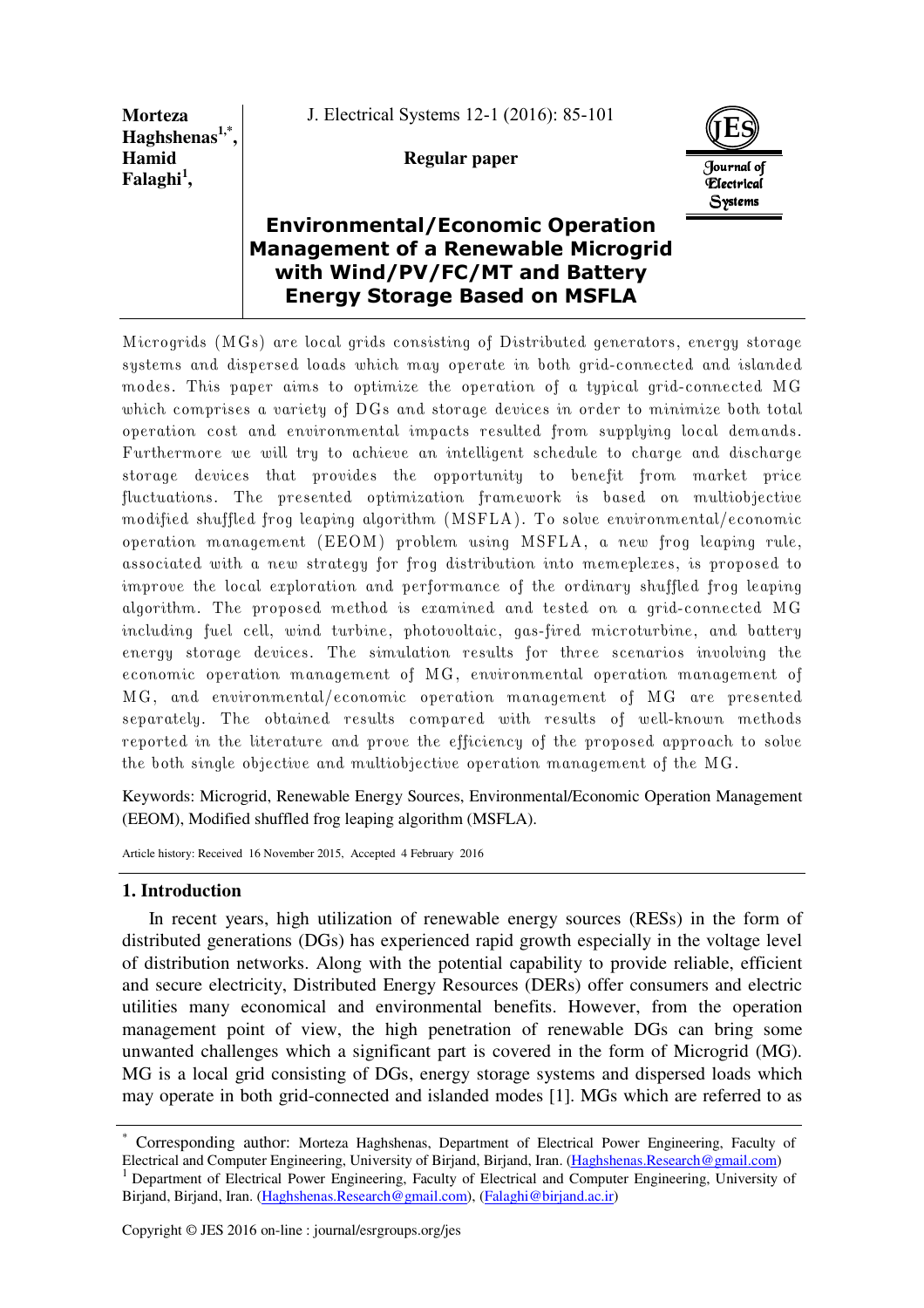building blocks of the smart grids require a central management unit which monitors system status and makes the necessary decisions in order to optimize MG operation aligned with desired objectives while considering system constraints and regulatory rules [2–3]. In this regard, in recent years, several researches have been implemented to investigate the MG operation Management under different loading with different targets.

Minimization of the operation cost or in other words meeting the load demand in the most economical way is an important objective which has been seeking by researchers as [4–14] provide methods in order to reduce the operation cost of a MG containing battery storage. In [4], proposed a centralized MG control and assessed the optimal operation of the MG by optimizing both the active power of the DG units and power exchange with the upstream distribution network. A linear programming algorithm is proposed in [5] to optimize MG operation cost and battery charge states. In [6] a smart energy management system based on the matrix real coded genetic algorithm (GA) to optimize the operation of a MG is presented. In [7], an expert multiobjective adaptive modified particle swarm optimization (PSO) algorithm is proposed and implemented to solve the multi-operation management problem in a typical MG with renewable energy sources. An improved PSO algorithm combined with Monte Carlo simulation is used in [8] to solve the dynamic economic dispatch of a MG. In [9], a heuristic algorithm for the energy management in Islanded MG, which avoids wastage of the existing renewable potential at each time interval, is proposed. In [10], the direct effect of utilization of storage devices on the cost of the MG was investigated through a linear programming technique. Similar work based on participation method was proposed in [11] to solve the unit commitment problem in a renewable MG including storage devices.

On the other hand, in recent years, increased public awareness for the environmental effects of producing electricity has led to devising new strategies in order to reduce emission beside other objectives in optimization scheme. In this regard, minimization of emission, fuel and operation costs are considered in [15–20]. In [15], a framework is presented to optimally schedule the renewable power generators and energy storage in a grid-connected MG reducing the annual cost and emission of MG. In [16], a multi-scenario, multi-objective optimization method of a grid-parallel MG is presented, based on application scenarios' classification, minimizing the annual cost and emission of MG as well as maximizing the utilization of renewable energies. In [17–18], a mesh adaptive direct search algorithm is used to minimize the cost and emission of a grid-connected MG including a fuel cell (FC), a microturbine (MT), a diesel engine generator (DEG), a photovoltaic (PV) system, a wind turbine (WT) and batteries. Multi-objective optimizations of MG operation are transformed into single-objective using a weighted sum method in [15–16],[20]. Similarly, in [17] and [19], emission cost for the units of MG is utilized in the optimization models using emission factor and cost of each emission type.

This paper aims to optimize the operation of a grid-connected MG which comprises a variety of DERs in order to minimize both cost and emission objectives simultaneously. Furthermore we will try to achieve an intelligent schedule to charge and discharge storage devices that provides the opportunity to benefit from market price fluctuations. Also in order to facilitate the process of decision making, MG central controller (MGCC) is provided with a set of optimal solutions to choose a suitable strategy based on desired preferences. The presented optimization framework is based on new modified shuffled frog leaping algorithm (MSFLA). In the procedure proposed in this paper emission factor of DG sources and upstream network are suitably incorporated into the model. Detailed modeling of storage devices' constraints along with utilizing realistic market prices and DG bids has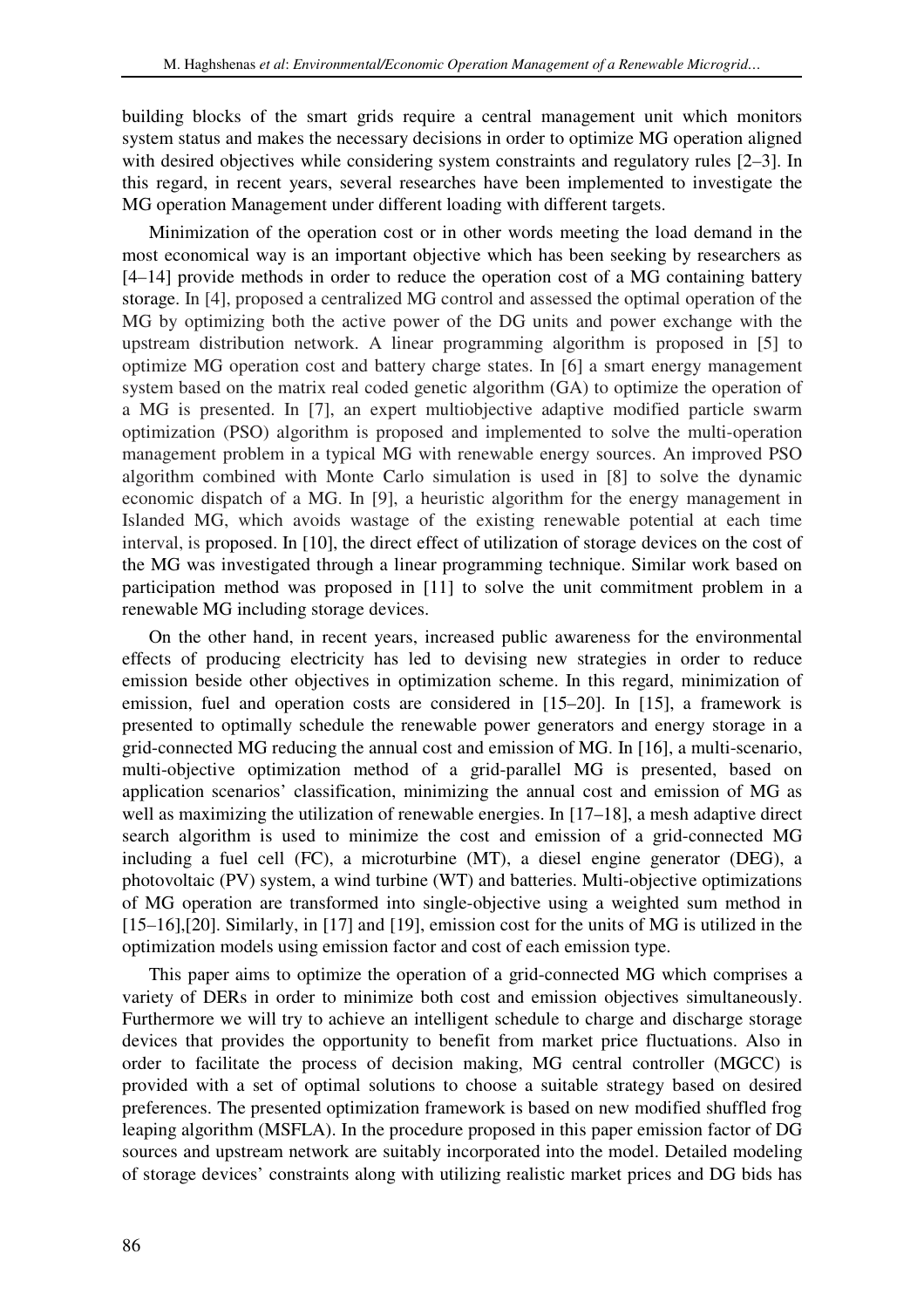made the methodology consistent with actual system conditions. The rest of paper is organized as follows. The mathematical EEOM problem formulation is explained in Section 2. Section 3 is dedicated to the details of Distributed generation bids calculation. In Section 4, a brief description of multiobjective optimization and proposed optimization method is provided. The study case is introduced in section 5. Simulation results are presented in Section 6, and finally, the conclusion is given in Section 7.

### **2. Mathematical EEOM Problem formulation**

The mathematical model of such a problem can be expressed as follows.

# 2.1. Minimization of Operation Cost

The objective function for total operation cost minimization can be written as

$$
C(P) = \sum_{t=1}^{T} Cost(t) = \sum_{t=1}^{T} \left\{ \sum_{i=1}^{N} B_i(P_{gi}(t)) + B_G(t) \ P_G(t) \right\}
$$
 (1)

where *P* is a candidate solution in which  $P_{gi}(t)$  and  $P_G(t)$  are considered as real output power of *i*th generator and the active power which is bought (sold) from (to) the utility at time *t* respectively [12]. *T* is the total number of hours, *N* is the total number of DG including storage units,  $B_i(P_{gi}(t))$  is the bid of the *i*th DG unit as a function of its active power at time *t*, and  $B_G(t)$  is the market price of power exchange between the MG and the utility at time *t* [4].

The cost function (1) can be a nonlinear function because the DG bids are typically either piecewise linear or smooth quadratic functions of *Pgi*(*t*) [21].

### 2.2. Minimization of Operation Cost

The amount of atmospheric pollutants such as carbon dioxide  $CO<sub>2</sub>$ , sulphur oxide  $SO<sub>x</sub>$ and nitrogen oxide NOx caused by fossil-fuelled units either in MG or upstream network is considered in evaluating emission objective as follows

$$
E(P) = \sum_{t=1}^{T} \left\{ \sum_{k=1}^{M} \left\{ \sum_{i=1}^{N} P_{gi}(t) \ E F_{i,k} + P_G(t) \ E F_{G,k}(t) \right\} \right\}
$$
(2)

where *EFi,k* and *EFG,k* represent the emission factor of the *k*th pollutant of the *i*th DG unit and upstream network in g/kWh during hour *t* respectively. Furthermore *M* shows the number of considered types of pollutants in the analysis.

# 2.3. Objective Constraints

The problem constraints include both security and limitation constraints which are described bellow.

# *2.3.1. Power balance constraint*

The total output power of DGs, energy storage devices and main distribution network must cover the total load demand in the MG for each time interval *t*. In this paper the real power loss in the MG is neglected. Accordingly, the power balance constraint can be represented as follows:

$$
\sum_{t=1}^{T} P_{gi}(t) + P_G(t) = P_D(t) + P_B(t)
$$
\n(3)

In which  $P_D(t)$  denotes hourly demand and  $P_B(t)$  represents amount of charging/discharging of the battery bank at *t*th hour which is considered positive as it is charging and negative during discharging periods. So during charging periods, demand would be increased as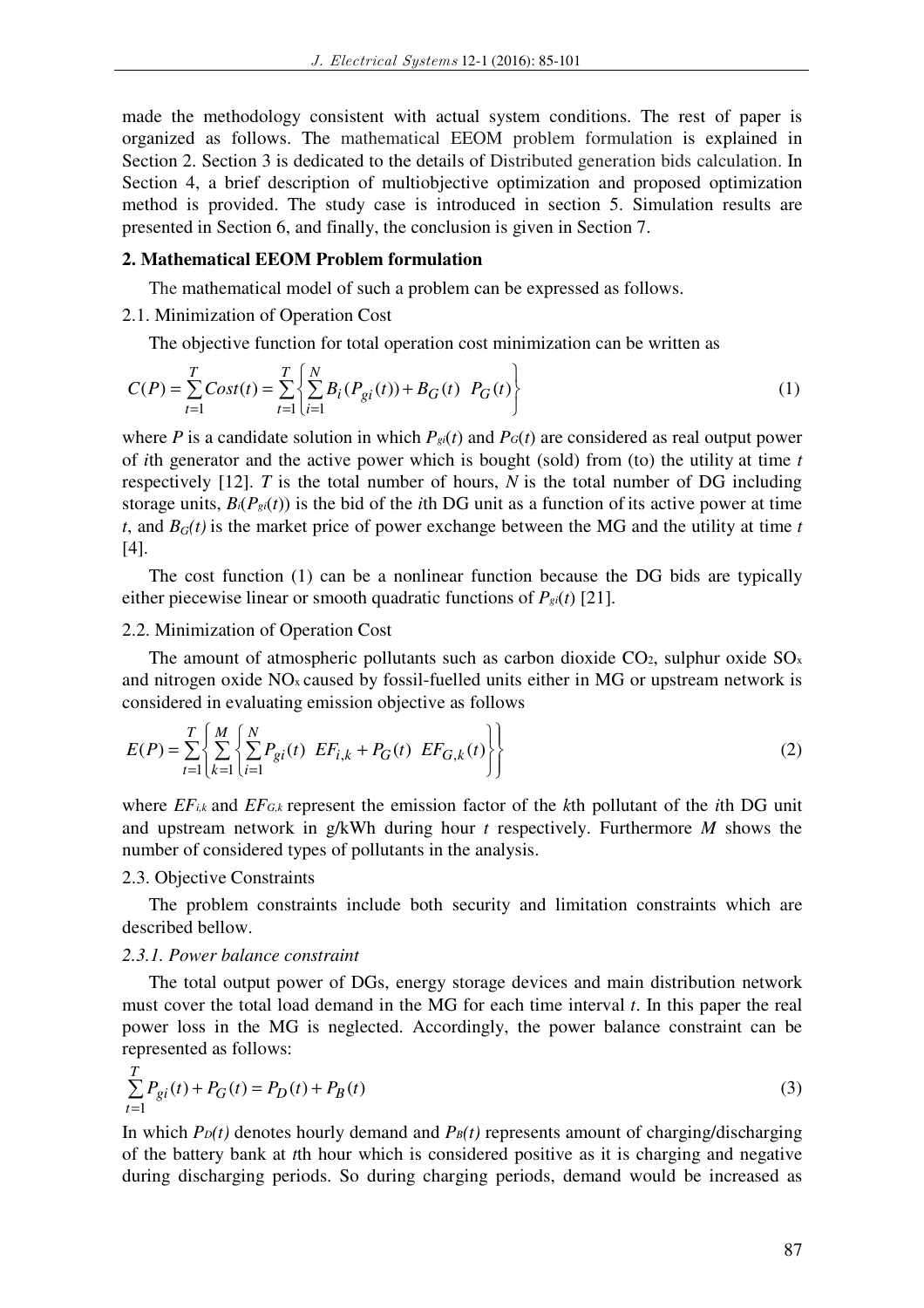extra amount of energy is needed in order to charge batteries whereas in discharging time, demand decreases as a result of energy provided by batteries in that hour.

# *2.3.2. Generation Capacity Constraint*

For stable operation, the real power output of each unit in the MG, is restricted by minimum and maximum power limits as follows [12], [22]:

$$
P_{gi, \min}(t) \le P_{gi}(t) \le P_{gi, \max}(t) \tag{4}
$$

where  $P_{\text{g}i,\text{min}(t)}$  and  $P_{\text{g}i,\text{max}(t)}$  are the minimum and maximum active powers of the *i*th DG at time *t*. For DGs that use renewable energy sources, upper bound will be their maximum available power at related hour.

# *2.3.3. Spinning reserve constraint*

The spinning reserve is necessary to maintain the system reliability, owing to power fluctuations in renewable energy and load fluctuations. To meet the spinning reservation, the following inequality constraint should be satisfied [8], [12]:

$$
\sum_{i=1}^{N} P_{gi, \max}(t) + P_{G, \max}(t) \ge P_D(t) + R(t)
$$
\n(5)

where  $R_t$  is the scheduled spinning reserve at time  $t$ .

In a MG, the spinning reserve constraint is considered by adding an extra value to the total power demand, which should be supplied by the DG units. It is worth noting that the maximum power capacity (not the operating point) of the power sources is considered in the above equation.

# *2.3.4. Battery energy storage constraint*

The battery bank which has been chosen from lead-acid type is utilized to store energy. Considering batteries in optimization plan will result in additional constraints which should be satisfied at all times. State of Charge (SOC) of the battery bank is calculated at each interval using following equation.

$$
SOC(t) = SOC(t-1)(1 - \delta(t)) + \eta_{charge} \max(0, P_B(t))\Delta t
$$

$$
+ \frac{1}{\eta_{discharge}} \min(0, P_B(t))\Delta t
$$
(6)

where SOC(*t*) and SOC(*t*-1) denote amount of energy stored in the battery at hour *t* and *t-1*  respectively and δ represents self-discharging coefficient. Also *ηcharge/ηdischarge* is the battery charge/discharge efficiency during charging/discharging period. *∆t* is the time step which is assumed 1h in this study. Battery state of charge is constrained by its lower and upper limits, i.e.,

$$
SOC_{\text{min}} \leq SOC(t) \leq SOC_{\text{max}} \tag{7}
$$

Also there are other constraints that represent the maximum allowable energy taken or added to the battery is limited. This limitation is due to the maximum permissible charging/discharging current to be less than a specified percentage of the battery Ah capacity [23], [24]. This constraint can be written as

$$
|P_B(t)| \le P_b^{\max} \tag{8}
$$

Initial *SOC* is assumed to be *SOCs* as stated in following equation:

$$
SOC(t)\big|_{t=0} = SOC_S \tag{9}
$$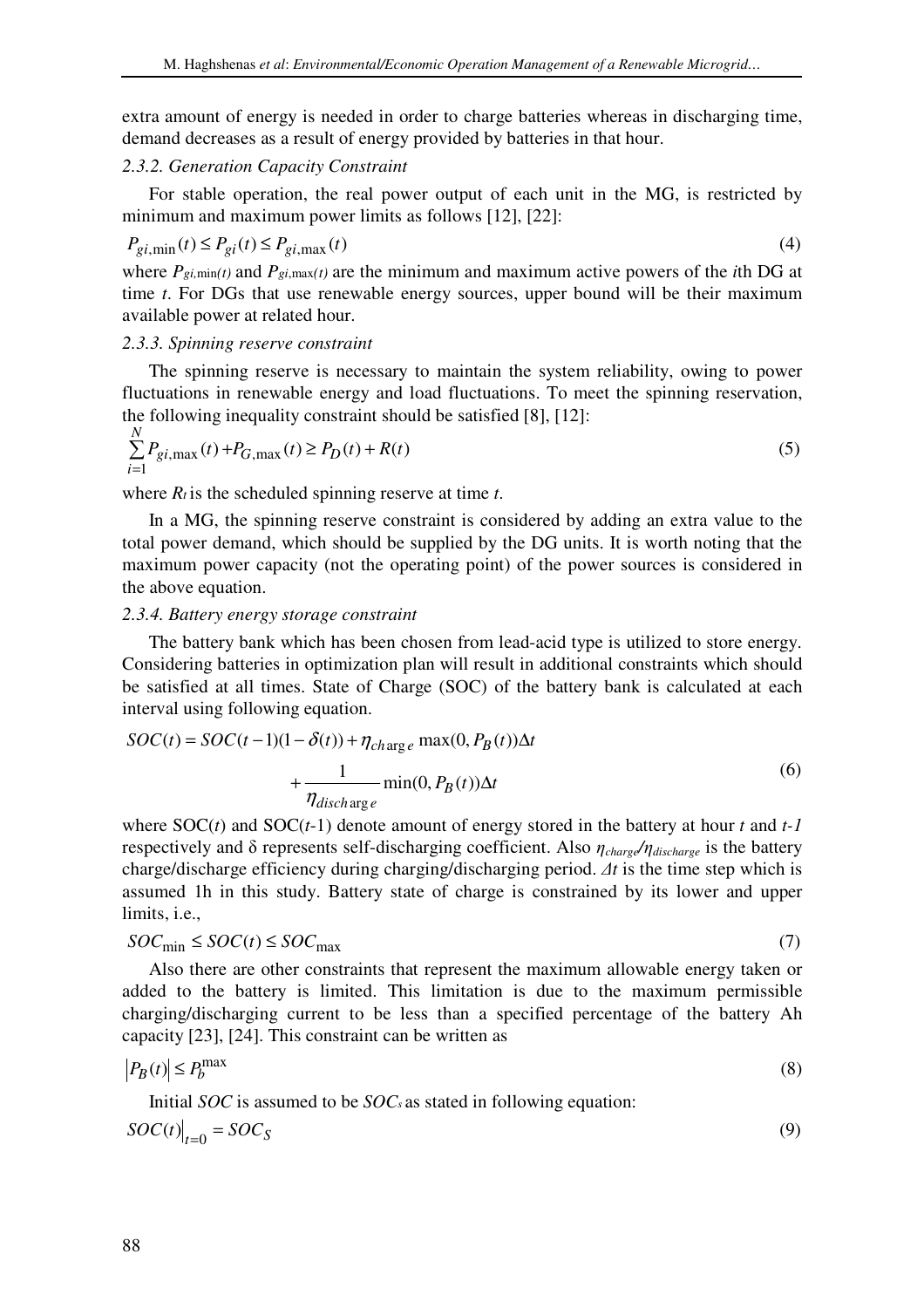Moreover an additional constraint regarding the battery ending state of charge is considered in this paper that ensures more than a specified percentage of the battery nominal capacity is stored at the end of desired time period. This can be shown as below:

$$
SOC(t)\big|_{t=T} \ge SOC_f \tag{10}
$$

# **3. Distributed Generation Bids Calculation**

DG bids are considered linear, as presented in Equation (11), according to the cost function of the units, if any, the feedback from the market prices and the need to make some profit, necessary for the annual depreciation of the installation cost [25]:

$$
B_{gi}(P_{gi}(t)) = b_i (P_{gi}(t)) + c_i
$$
\n(11)

For fuel-consuming units, *c<sub>i</sub>* represents the hourly payback amount for the investment and *bi* is their variable cost, i.e., fuel cost. The term *ci* also includes startup costs, only when the unit is not in operation or is still in a startup state [4]. Renewable source-based DGs, *e.g.* WT and PV, cannot be regulated and their output is determined by the availability of the primary source, *i.e.* wind or solar irradiance. To account for their production in the optimization functions, WT and PV forecasting is required. To calculate the power output of a WT, two main factors must be known: the wind speed at a certain location and the power curve of the wind turbine. The following is the model used to calculate the output power generated by the wind turbine generator as a function of the wind velocity [26]:

$$
P_{WT} = \begin{cases} 0, & V < V_{ci} \\ a.V^2 + b.V + c, & V_{ci} < V < V_{nom} \\ P_{WT, nom} & V > V_{co} \end{cases} \tag{12}
$$

where *PWT,nom*, *Vci*, and *Vco* are the rated power, cut-in and cut-out wind speed respectively. Furthermore *Vnom* and *V* are the rated and actual wind speed. The bid functions of renewable energy sources consider the annual investment cost for depreciation of equipment (AC) ( $\epsilon/kW$ ) and the annual energy production per kW (AP) (kWh/kW) [12].

$$
C_{inv} = AC \frac{P_{g\;nom}}{AP}
$$
\n<sup>(13)</sup>

$$
AC = \frac{i (1+i)^n}{(i+1)^n - 1} IC
$$
\n(14)

where  $i$  is the interest rate,  $n$  is the depreciation period in years, and IC is the installation cost of the DG.

The power output of the PV module is dependent on the solar irradiance and ambient temperature of the site, as well as the characteristics of the module itself. The following equation can be used to calculate the power output of the PV module, *P*PV [27]:

$$
P_{PV} = P_{STC} \frac{G_{ING}}{G_{STC}} (1 + k(T_c - T_r))
$$
\n(15)

where *Ps*TC is photovoltaic module maximum power under standard test conditions (STC) (W), *GING* is solar irradiance on the photovoltaic module surface, *GSTC* is irradiance at STC 1000 (W/m<sup>2</sup> ), *k* is the photovoltaic module temperature coefficient for power (°C<sup>−</sup> 1 ), and *T<sup>c</sup>* and  $Tr$  are photovoltaic module temperature and reference temperature  $(°C)$ , respectively. The details of photovoltaic module temperature calculation can be found in [28].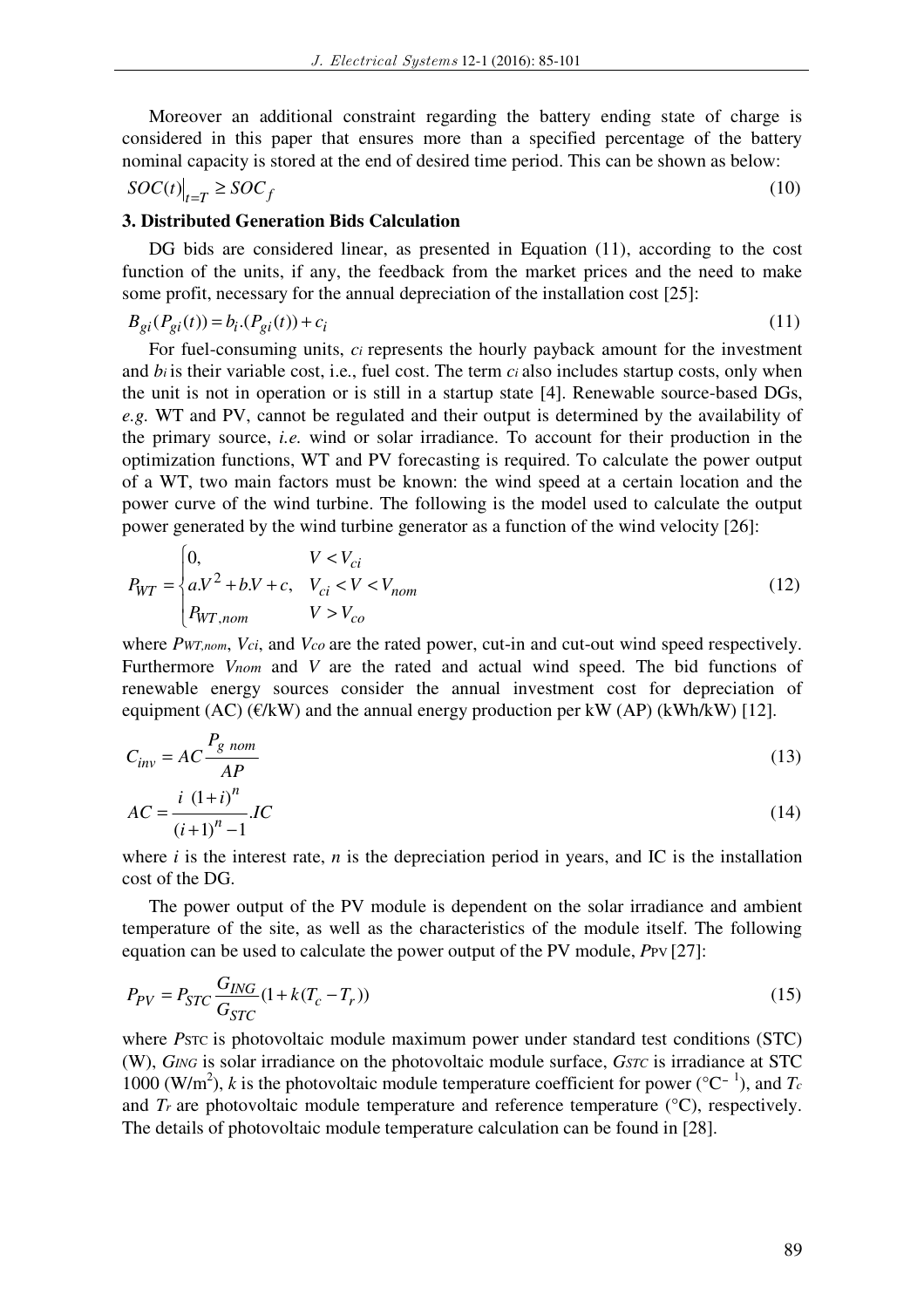### **4. Description of the Proposed Optimization Method**

Many real-world optimization problems involve simultaneous optimization of several conflicting objectives. A general multiobjective problem can be written as:

$$
\min \, f_i(x) \qquad , \quad i = 1, \dots, N_{obj} \tag{16}
$$

$$
Subjected\ to:\begin{cases} g_j(x) & j=1,\dots,r \\ h_k(x) & k \le 1,\dots,z \end{cases} \tag{17}
$$

where *fi* is the *i*th objective function, *x* is a candidate solution and *Nobj*shows the number of goals. Also *r* and *z* refer to the number of equality and inequality constraints respectively. The multiobjective optimization with conflicting objectives leads to a set of optimal solutions called non-dominated or Pareto optimal set, instead of one optimal solution [29].

# 4.1. Overview of Shuffled Frog Leaping Algorithm

The shuffled frog leaping algorithm (SFLA) is a meta-heuristic algorithm inspired by the memetic evaluation of a group of frogs, seeking for food [30]. It was originally introduced by Eusuff and Lansey in 2003 [31]. In this algorithm, every member of the population is called a frog. Two local and global strategies are used to generate the new population of frogs and whether modifying the objective function, it is replaced with the existing frogs. Generally, SFLA includes the following three steps.

### *4.1.1. Generation of the initial population*

The initial population including "*p"* frogs is randomly generated in a way that the position of each frog is in the range of search space. The position of *i*th frog is shown by  $Xi=(x1,i, x2,i,..., xs,i)$ , where *s* is the number of decision variables.

### *4.1.2. Frogs distribution into Memeplexes*

In this step, the frogs are ordered based on the fitness value. Then, total population is distributed into *m* memeplex in a way that each memeplex has *n* frog (*p=m×n*). The strategy of allocating frogs to memeplexes is in a manner that the first frog is allocated to the first memeplex, the second frog to the second memeplex, and *m*th frog to the *m*th memeplex. Then,  $(m+1)$ th frog are placed in the first memeplex and this procedure continues until the time of placing all *p* frogs in *m* memeplex [32].

# *4.1.3. Local Search*

In the local search, the worst position of every frog in memeplex is modified according to the position of the best solution of that memeplex or that of all memeplexes. The average of fitness is effective for improving that position. In this regard, the following steps are repeated for each memeplex in the certain iterations:

**Step 1:** The best and worst frogs are determined according to their position value and called *Xb* and *Xw*, respectively.

**Step 2:** The position of the worst frog  $(Xw)$  in the memeplex changes according to the position of the best frog (*Xb*), as following:

$$
D = rand \times (X_b - X_w) \tag{18}
$$

$$
X_{w}^{new} = X_{w}^{old} + D \tag{19}
$$

where *D* is the vector of frog's mutation and *rand* is a random number in the range [0, 1].  $X_w$ <sup>old</sup> and  $X_w$ <sup>new</sup> are the current and new position of the worst frog in the memeplex, respectively. If a better solution is reached in contrast to the previous state, a new frog is replaced with the previous frog and the process leads to the step 5. Otherwise, step 3 is carried out.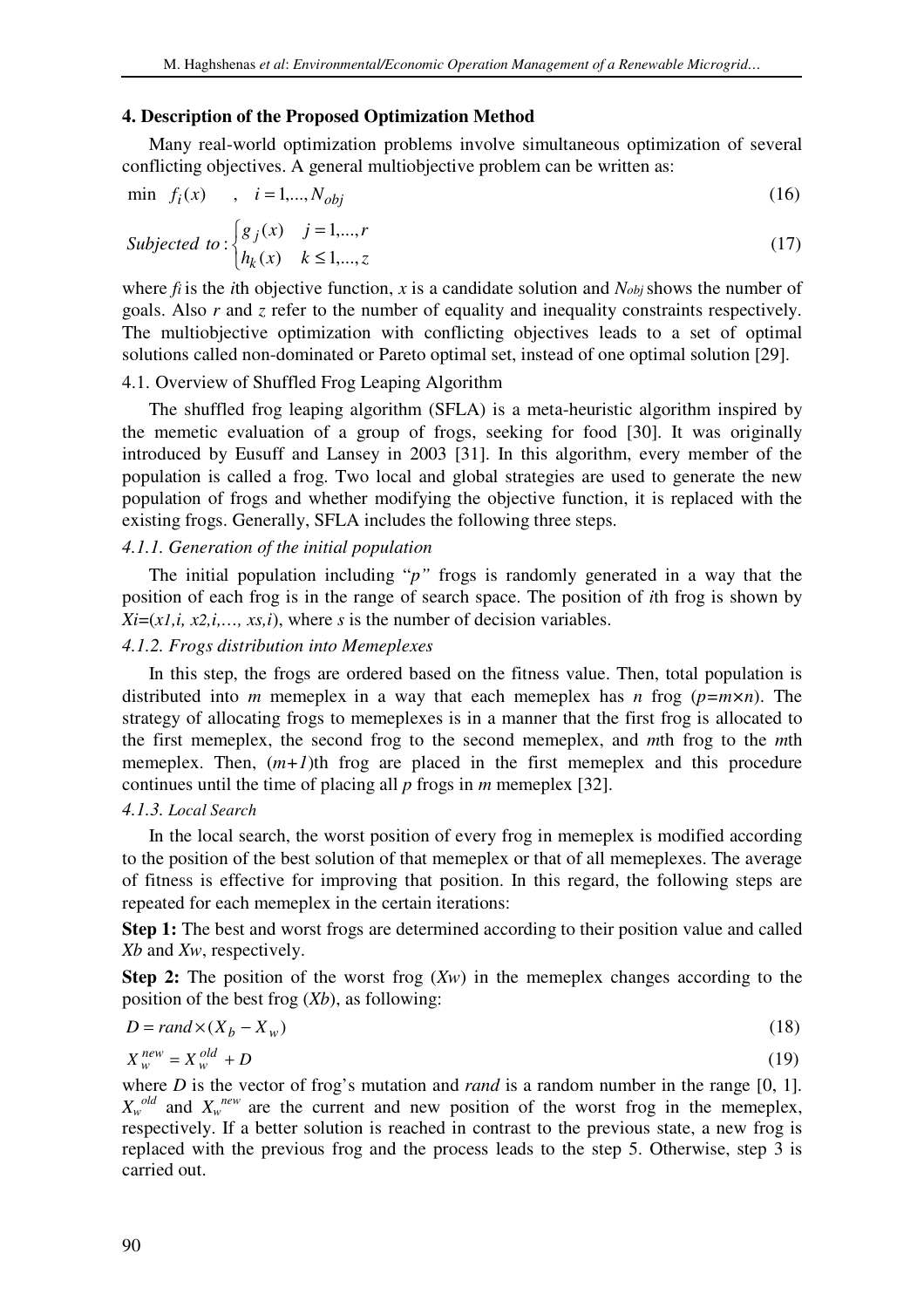**Step 3:** *Xg* is replaced with *Xb* in equation (18) and then the new frog is achieved using equation (19). If an improvement is seen in the solution, the new frog is replaced with the old frog and step 5 is carried out. Otherwise, step 4 is conducted.

**Step 4:** A new frog is randomly generated and replaced with the worst frog of the memeplex.

**Step 5:** The first to fourth steps are repeated in certain numbers.

The distributing process and local search continue until the stopping criterion of the algorithm is estimated. The stopping criterion of the algorithm usually can be chosen based in the stability of the fitness changes of the best solution or the algorithm iteration to a certain number.

4.2. Modified Shuffled Frog leaping Algorithm

Although the SFLA possessed very high velocity, it may face some difficulty in solving the complex models. Therefore, in this paper, the modified shuffled frog leaping algorithm (MSLFA) has been proposed that its searching power has been increased Compared to the standard version. In MSLFA, the movement of the *Xw* in each memeplex has been changed in each iteration of local search. First, the following mutation vector is generated for the worst solution in each iteration:

$$
pre_{-}X_{w} = X_{g} + F \times (X_{r1} - X_{r2})
$$
\n(20)

where *Xr1* and *Xr2* are two different frogs that are randomly chosen among the existing frogs in the memeplex. *F* is mutation factor that determines the difference range of *Xr1* and *Xr2,* and *Xg* is the best generated solution until the current iteration. In this regard, the *j*th parameter of  $X_w^{new}$  vector in the next iteration is determined by equation (21).

$$
X_{mj}^{new} = \begin{cases} pre\_X_{mj} & \text{if } rand < CR_g \text{ or } j = rm\\ X_{mj}^{old} & \text{otherwise} \end{cases} \tag{21}
$$

where *rand* is a uniform random number in the range [0, 1], *Crg* is a generic crossing constant in the range [0, 1], and *rm* is a random number that is selected among the range of number of solution parameters and it represents that one of the  $X_{wj}^{new}$  parameters among *pre\_xwj* values*.*

If the fitness value of new solution is better than the previous solution, the new frog is replaced with the previous one. Otherwise, equations (20) and (21) are repeated by replacing the best solution of each memeplex with  $Xg$ , and local crossing constant  $(CR_b)$ with generic crossing constant (*CRg*). If a better solution does not maintain in this step, a random frog in the search space is generated and replaced with the previous frog. As it is seen, the steps of MSLFA are similar to the classic shuffled frog leaping algorithm (see 4.1.1– 4.1.3). In the proposed method, the difference is that the movement of the worst frog has been modified in the local search to improve the efficiency of the SFLA. In this regard, equations (18) and (19) are replaced with equations (20) and (21). Fig. 1 depicts the MSLFA procedure step by step.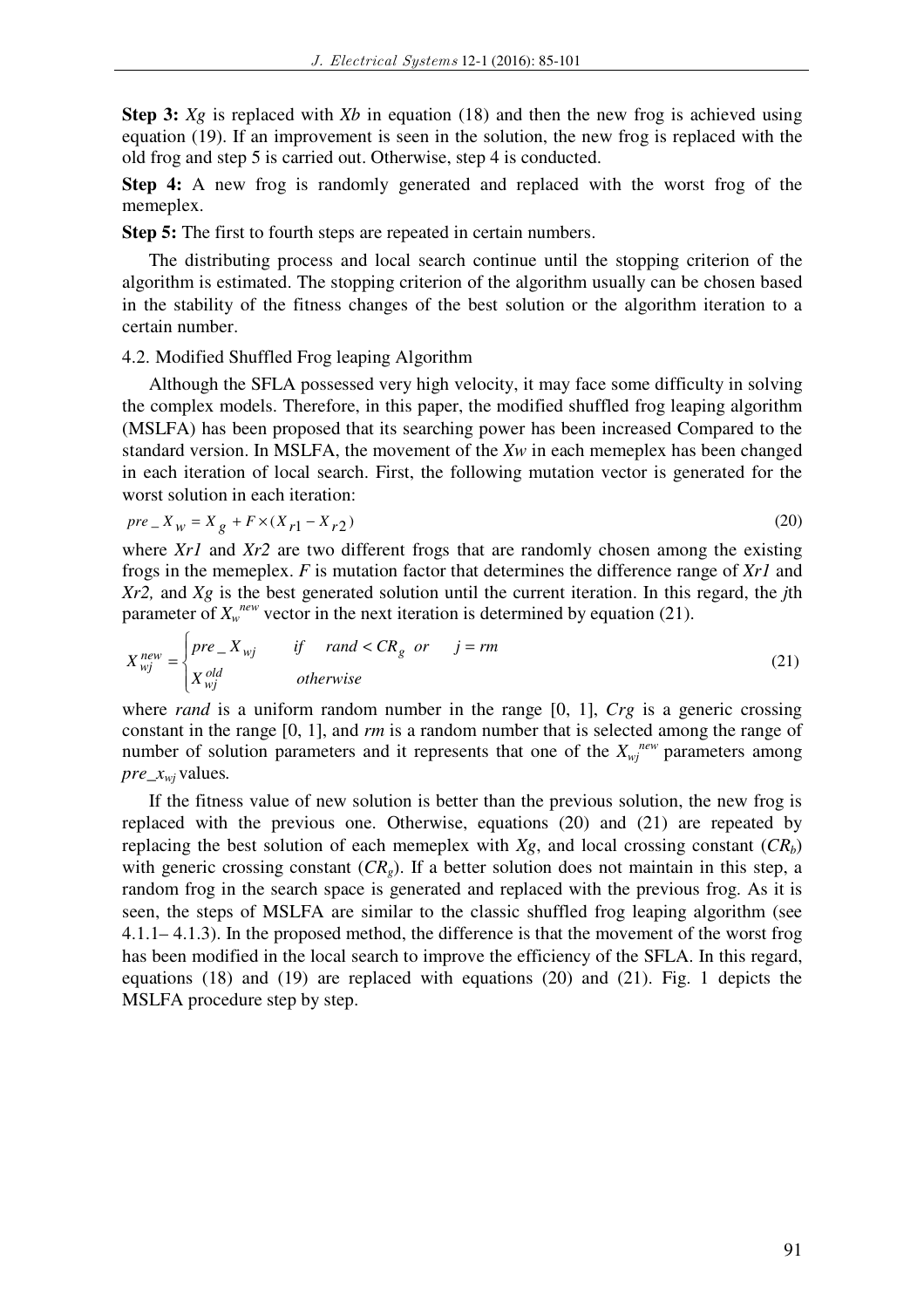

**Fig. 1.** Proposed MSLFA Flowchart.

# 4.3. Application of MSFLA to Solve the EEOM Problem

Fig. 1 shows flowchart of the proposed optimization method. The details of utilization of MSFLA to solve the EEOM problem are explicated in the following.

**Frogs Structure and Initialization:** In the process of initialization, the position of set of frogs is randomly generated. In this paper, the position of each of frogs is a solution for EEOM problem. Therefore, the position of *j*th frog is shown as a vector of *Xj*. In the process of initialization, the position of each frog should be chosen in a manner that equal and unequal constraints are maintained.

**Calculation of Frogs Fitness:** The extent of corresponding objective function (Eqs. (1) and (2)) for each frog has to be calculated in order to determine the fitness for each of frogs.

**Sorting and Distribution of Frogs into the Memeplex:** Frogs are sorted based on their fitness value and distributed based on the strategy proposed in 4.1.2.

**Local Search:** For each of memeplexes, local search is conducted based on the procedure proposed in 4.1.3 and based on the modified strategy explicated in 4.2.

**Maintain Unequal Constraints:** There is a possibility that the constraints of the EEOM problem (Eq. (4)) have been violated when generating a new position for the worst frogs in the process of local search. In this paper, in order to maintain the unequal constraint, the wall absorption rule [33] has been used.

**Stopping Criterion:** The stopping criterion of algorithm has been set as the maximum qualified iteration in a way that the searching process is carried out for a certain number of iteration and finally the position of best frog is the final solution for EEOM problem.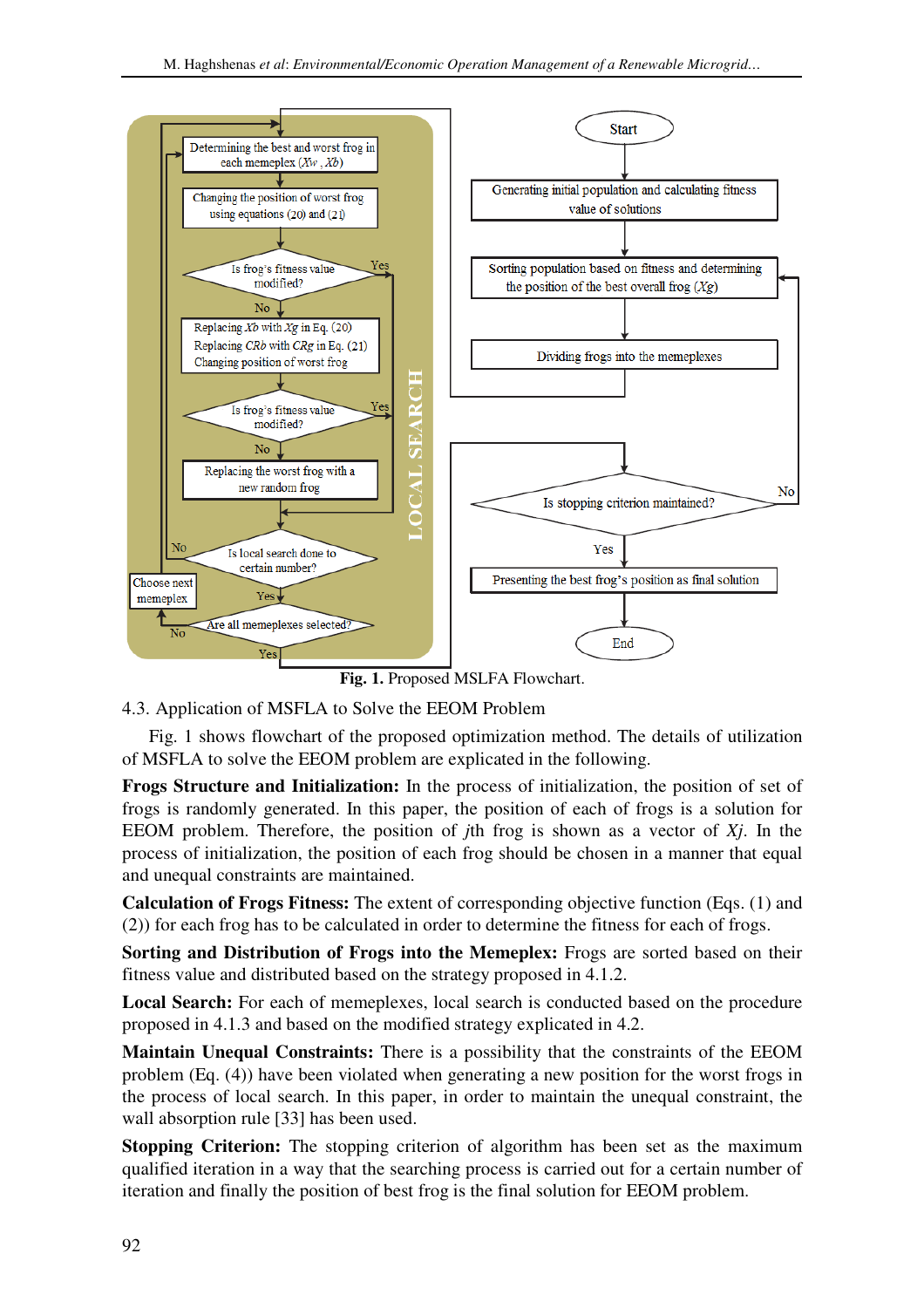### **5. Case Study**

A typical low voltage (LV) grid-connected MG comprising variety of DGs, storage device and consumers is shown in Fig. 2. The MG is supplied from the utility (MV distribution grid) through an MV/LV transformer [12]. The MG comprises three feeders: one serving a primarily residential area, one industrial feeder serving a small workshop, and one feeder with commercial consumers. A variety of DG sources, such as a MT, a protonexchange membrane fuel cell (PEM-FC), a directly coupled WT, and several PVs are installed in the residential feeder. It is assumed that all DG sources produce active power at unity power factor, i.e., neither requesting nor producing reactive power. The MGCC is located downstream of the transformer and the micro-source controllers (MCs) are installed close to the DGs. The MGCC optimizes the MG operation according to the open market prices, bids received by the DG sources and forecast loads, and sends signals to the MCs of DG sources to be committed, and if applicable, to determine the level of their production.

It should be noted that, the optimization procedure depends on the market policy adopted in the MG operation. Accordingly, minimum and maximum operating limits of the DG sources and related bid coefficients are given in Table 1, and hourly energy price data are given in Table 2 [4]. The detail of MG's load curve and typical 24-hour emission curve of the upstream network can be found in [2]. Normalized data of actual wind power and PV production during the day is provided in Fig. 3. Moreover we equipped the case study with a battery bank of size 40kWh, where *SOCmin* and *SOCmax* are set to 16kWh and 40kWh respectively and maximum charging and discharging capability of the battery bank is constrained by 4kW in each time step.



**Fig.2.** A typical low voltage MG comprises a variety of DGs.

| <b>DG</b> Type  | Pmin (KW) | Pmax (KW) | bi $(\epsilon ct/KWh)$ | ci ( $\epsilon$ ct/h) | $CO2$ (g/KWh) |
|-----------------|-----------|-----------|------------------------|-----------------------|---------------|
| MT              | h         | 30        | 4.370                  | 85.060                | 724.6         |
| FC              |           | 30        | 2.840                  | 255.18                | 489.4         |
| WТ              |           | 15        | 10.63                  |                       |               |
| PV <sub>1</sub> |           |           | 54.84                  |                       |               |
| PV2             |           | 2.5       | 54.84                  |                       |               |
| PV <sub>3</sub> |           | 2.5       | 54.84                  |                       |               |
| PV4             |           | 2.5       | 54.84                  |                       |               |
| PV <sub>5</sub> |           | 2.5       | 54.84                  |                       |               |

**Table 1.** Installed DGs in MG.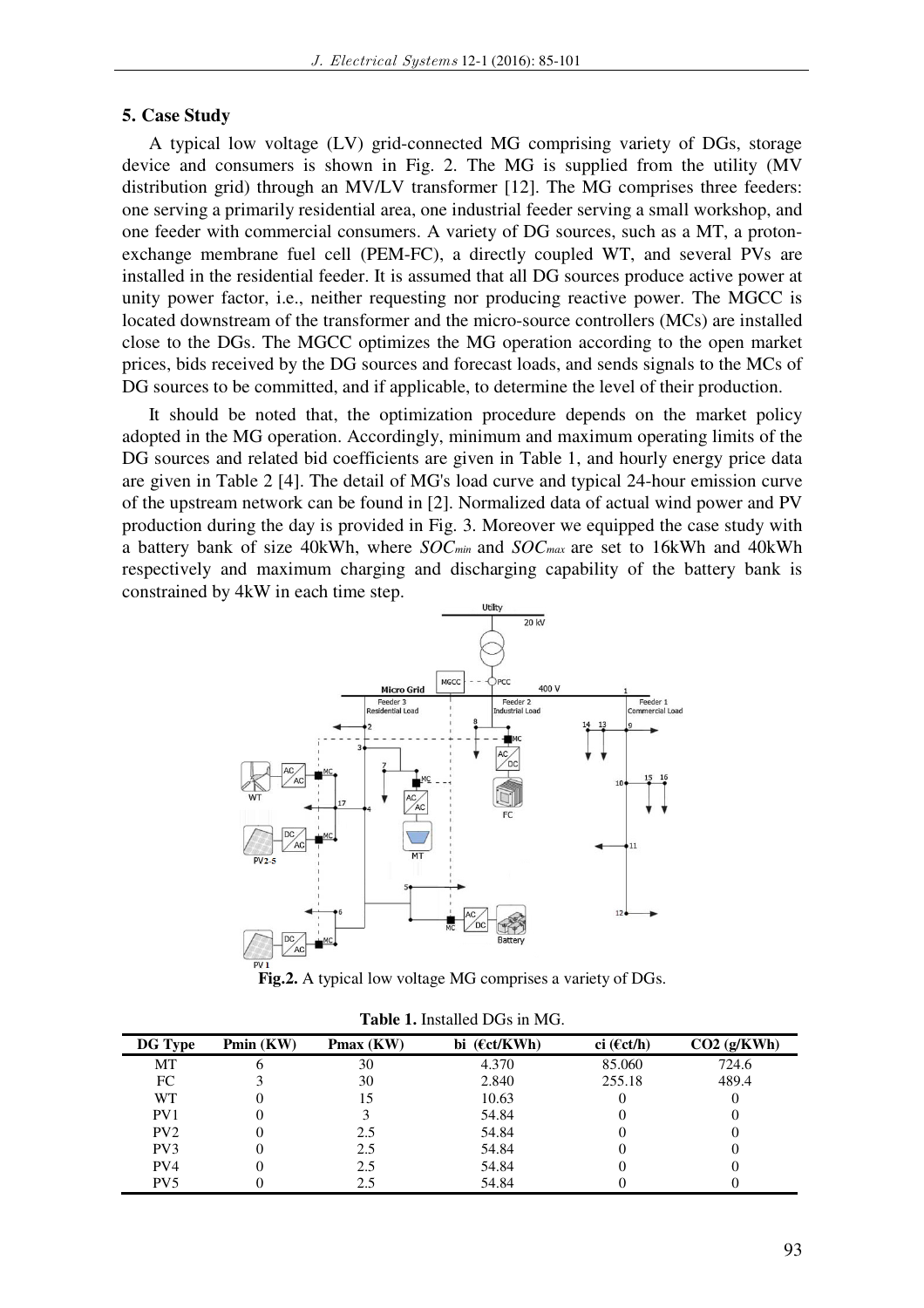| Hour         | Price<br>$\epsilon$ /MWh) | Hour | <b>Price</b><br>E/MWh | Hour | Price<br>E/MWh | Hour | <b>Price</b><br>E/MWh |
|--------------|---------------------------|------|-----------------------|------|----------------|------|-----------------------|
|              | 22.640                    |      | 23.010                | 13   | 149.86         | 19   | 35.160                |
| $\gamma$     | 19.000                    | 8    | 38.370                | 14   | 40.000         | 20   | 43.950                |
| 3            | 13.980                    | Q    | 149.86                | 15   | 201.00         | 21   | 117.12                |
| 4            | 12.000                    | 10   | 40.000                | 16   | 194.99         | 22   | 54.000                |
| 5            | 11.530                    | 11   | 40.000                | 17   | 60.000         | 23   | 30.000                |
| <sub>6</sub> | 19.940                    | 12   | 40.000                | 18   | 41.300         | 24   | 25.570                |

**Table 2.** Hourly energy prices.



**Fig. 3.** Normalized RES hourly production (KW/ Installed KW).

### **6. Simulation Results**

In the EEOM problem, decision variables involve DG units' production, energy to be requested from the main distribution grid and the amount of charging or discharging of storage devices during the specified period which should be effectively determined in order to achieve desired performance. In this regard, the simulations were carried out starting from a base case (named case A) in which all system demand has to be supplied by the upstream network and neither DGs nor storage devices exist. Under these assumptions, an operating cost of €469.76 resulted while the total emission is 2650kg. To evaluate the influence of aggregating DGs and storage devices under the coordination of a central MG management system, three sets of simulations are considered and compared with case A.

The proposed MSFLA-based approach was implemented in MATLAB Version 2013a and run on a 2.60 GHz PC with 4.0GB RAM. Thirty consecutive test runs were performed for each case examined. Parameters of MSFLA-based approach, are given in Table 3.

## 6.1. Economic Operation Management of MG (Case1)

In this case, it is assumed that MGCC aims for optimal DG sources production, storage devices utilization and the amount of energy to be requested from the utility in order to meet system demand in the most economical way. The best results obtained using the proposed MSFLA for case 1 are shown in Tables 4. By analyzing these results, it can be seen that all equality and inequality constraints are satisfied.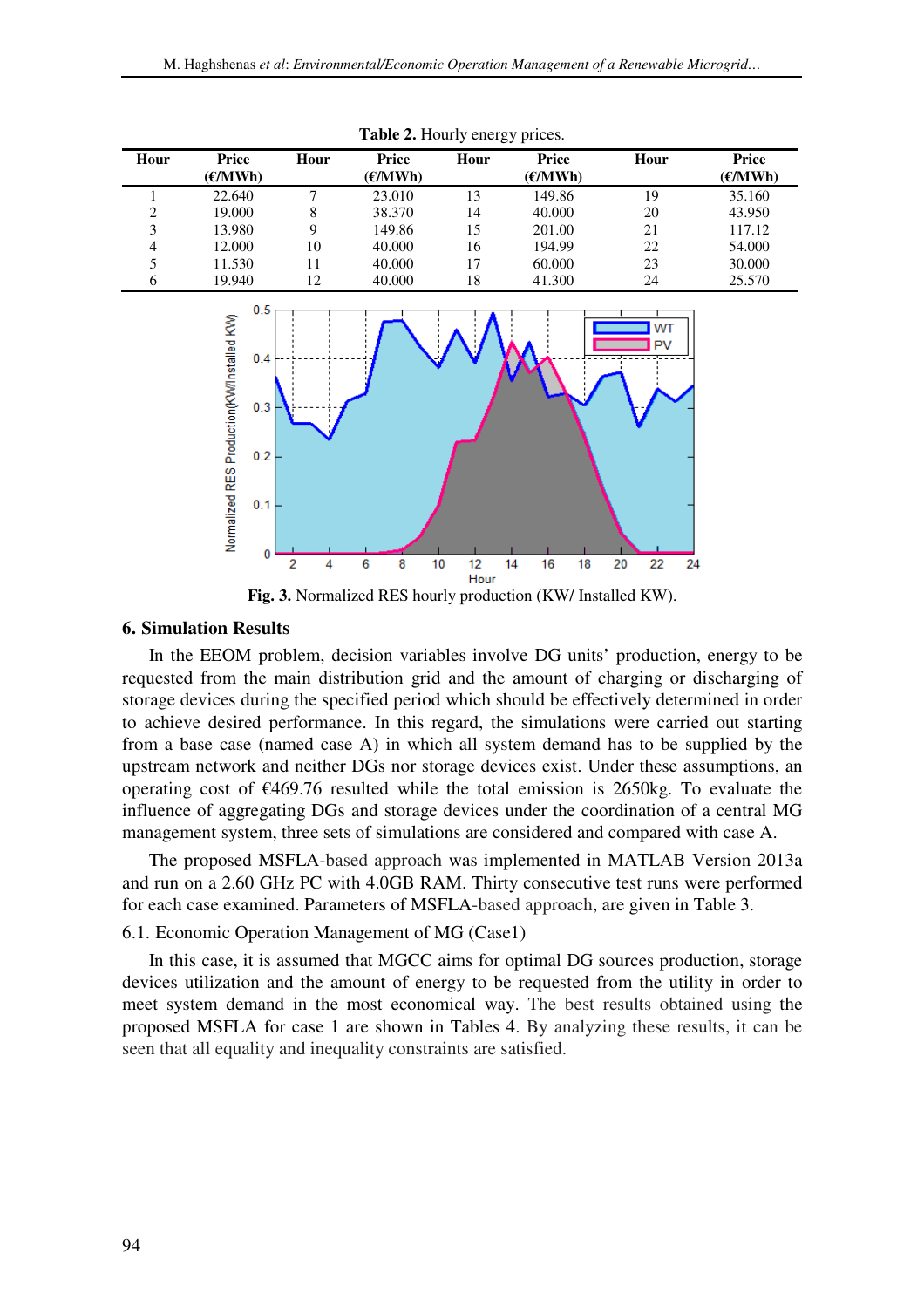| <b>Table 3.</b> Best parameters for MSFLA implementation. |  |  |
|-----------------------------------------------------------|--|--|
|-----------------------------------------------------------|--|--|

| Population | Number of  | Local search | Number of  | CRg  | 7Rb |     |
|------------|------------|--------------|------------|------|-----|-----|
| Size       | iterations | iterations   | memeplexes |      |     |     |
| 300        | .50        | 0،           |            | 0.85 |     | 0.8 |

**Table 4.** Best solutions obtained for the MG operation management problem using MSFLA for case 1.

| <b>Time</b> | Load                                              | <b>Active Power (KW)</b> |                  |    |    |                |                | <b>SOC</b> | <b>Cost</b>       | <b>Emission</b> |
|-------------|---------------------------------------------------|--------------------------|------------------|----|----|----------------|----------------|------------|-------------------|-----------------|
| (h)         | (KW)                                              | PV                       | <b>WT</b>        | MT | FC | <b>Battery</b> | <b>Utility</b> | (KWh)      | $(\epsilon ct/h)$ | (kg)            |
| 1           | 68                                                | $\mathbf{0}$             | $\mathbf{0}$     | 6  | 3  | $+3.535$       | 55.465         | 23.515     | 5.0055            | 46.028          |
| 2           | 60                                                | $\boldsymbol{0}$         | $\theta$         | 6  | 3  | $+4.000$       | 47.000         | 27.491     | 4.6428            | 38.716          |
| 3           | 55                                                | $\boldsymbol{0}$         | $\boldsymbol{0}$ | 6  | 3  | $+4.000$       | 42.000         | 31.464     | 4.3370            | 33.116          |
| 4           | 52                                                | $\theta$                 | $\mathbf{0}$     | 6  | 3  | $+4.000$       | 39.000         | 35.433     | 4.2178            | 31.166          |
| 5           | 49                                                | $\mathbf{0}$             | $\mathbf{0}$     | 6  | 3  | $+4.000$       | 36.000         | 39.397     | 4.1649            | 29.216          |
| 6           | 51                                                | $\mathbf{0}$             | $\mathbf{0}$     | 6  | 3  | $+0.643$       | 41.358         | 40.000     | 4.5745            | 32.698          |
| 7           | 80                                                | $\mathbf{0}$             | $\theta$         | 6  | 3  | $+0.040$       | 70.960         | 40.000     | 5.3826            | 51.940          |
| 8           | 100                                               | $\overline{0}$           | $\theta$         | 6  | 30 | $+0.040$       | 63.960         | 40.000     | 6.9707            | 63.802          |
| 9           | 130                                               | $\mathbf{0}$             | 6.360            | 30 | 30 | $-1.670$       | 65.310         | 38.290     | 15.528            | 82.898          |
| 10          | 150                                               | $\boldsymbol{0}$         | 5.715            | 30 | 30 | $-4.000$       | 88.285         | 34.252     | 38.287            | 104.66          |
| 11          | 170                                               | $\mathbf{0}$             | 6.885            | 30 | 30 | $-4.000$       | 107.11         | 30.218     | 45.943            | 120.67          |
| 12          | 180                                               | $\mathbf{0}$             | 5.850            | 30 | 30 | $-4.000$       | 118.15         | 26.188     | 50.247            | 130.05          |
| 13          | 180                                               | $\mathbf{0}$             | 7.410            | 30 | 30 | $+1.896$       | 110.69         | 28.057     | 22.942            | 136.04          |
| 14          | 180                                               | $\mathbf{0}$             | 5.325            | 30 | 30 | $-4.000$       | 118.68         | 24.029     | 50.401            | 136.03          |
| 15          | 180                                               | $\mathbf{0}$             | 6.495            | 30 | 30 | $-4.000$       | 117.50         | 20.005     | 28.266            | 118.55          |
| 16          | 175                                               | $\mathbf{0}$             | 4.815            | 30 | 30 | $-3.985$       | 114.17         | 16.000     | 26.785            | 105.45          |
| 17          | 170                                               | $\theta$                 | $\Omega$         | 30 | 30 | $+0.016$       | 109.98         | 16.000     | 12.164            | 107.91          |
| 18          | 180                                               | $\mathbf{0}$             | $\theta$         | 6  | 30 | $+1.421$       | 142.58         | 17.405     | 10.405            | 125.96          |
| 19          | 200                                               | $\mathbf{0}$             | $\mathbf{0}$     | 6  | 30 | $+4.000$       | 160.00         | 21.387     | 10.142            | 203.03          |
| 20          | 190                                               | $\mathbf{0}$             | $\theta$         | 30 | 30 | $+2.678$       | 127.32         | 24.044     | 11.161            | 182.84          |
| 21          | 180                                               | $\mathbf{0}$             | 3.901            | 30 | 30 | $-4.000$       | 120.10         | 20.020     | 19.109            | 159.73          |
| 22          | 160                                               | $\theta$                 | $\theta$         | 30 | 30 | $-4.000$       | 104.00         | 16.000     | 10.749            | 113.22          |
| 23          | 140                                               | $\theta$                 | $\theta$         | 6  | 30 | $+0.016$       | 103.98         | 16.000     | 7.6361            | 97.018          |
| 24          | 100                                               | $\overline{0}$           | $\overline{0}$   | 6  | 3  | $+0.016$       | 90.984         | 16.000     | 6.0763            | 74.054          |
|             | Total Cost ( $\epsilon$ ct) & Total Emission (kg) |                          |                  |    |    |                |                |            | 405.14            | 2324.8          |

As shown in Table 4, the total operation cost of the MG decreases in comparison with the base case and demonstrates a reduction of  $\%$ 13.8 ( $\%$  12.27) in related cost (CO2). As shown in Tables 4, the output power of PV has minimum value throughout the day, because PV and WT have much higher bids than the other DGs. Also, the output powers of FC and MT have minimum value during periods of the day with low values of the market prices and maximum values during periods with high market prices. The battery charging process corresponds with periods of low market prices and in the periods that the market prices are substantially high, we can benefit from supplying loads by discharging the battery bank. It is noticeable that during hours with lower market prices, the active power is exchanged from the utility to the MG. For example during h=10 when 150kWh is demanded by local loads, 61.715KWh is supplied by local DGs and battery delivers 4kWh (-4kWh), the remainder energy (88.285kWh) is requested from the main grid to cover all demand.

#### 6.2. Environmental Operation Management of MG (Case2)

In this case, the strategy is desired by MGCC for optimal DG sources production, storage devices utilization and the amount of energy to be requested from the utility in order to supply the local loads with the lowest emission level. It should be noted that in comparison with case 1, consumers are supplied with greener electricity in expense of more operating cost. Also according to the daily scheduling depicted in Table 5, in this case MG is more focused on local production so that the algorithm has set the output power of RESs (PV and WT) to their maximum available power. The output power of FC has maximum value throughout the day and the output power of MT is increased in the periods that the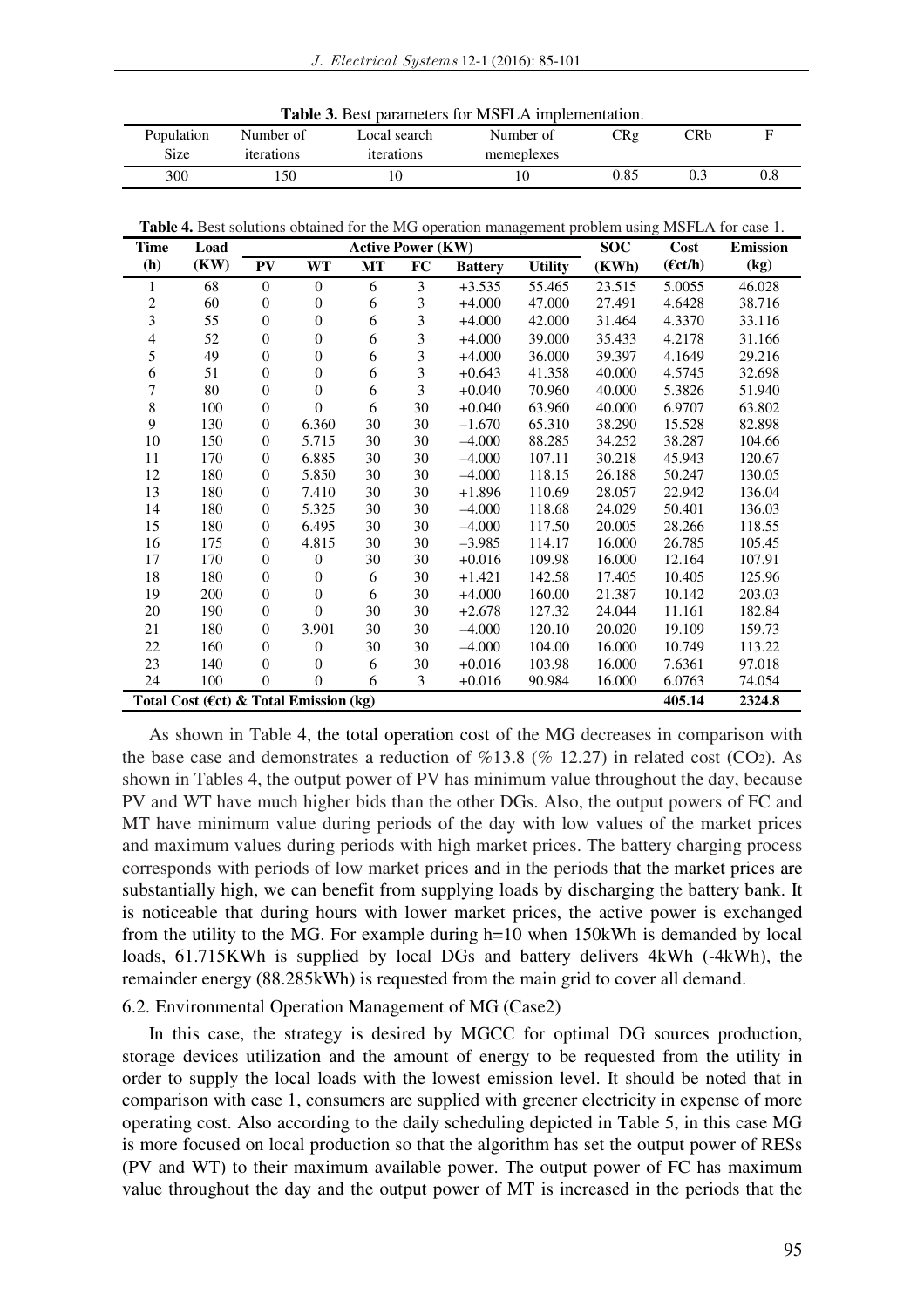emitted pollutants of upstream network are high. For example from h=9–15 and h=18–24 the output power of MT set to maximum value. It is also noticeable that batteries have been charged during hours with lower emission levels in order to improve grid's performance by providing their stored energy during hours with high emission levels. In this case, total operation cost is  $\epsilon$ 430.84 whereas 2219.6 kg CO<sub>2</sub> is produced which demonstrates %8.3 and %16.24 reduction respectively in comparison with the base case.

| <b>Time</b> | Load                                   | <b>Active Power (KW)</b> |           |           |    |                |                | <b>SOC</b> | Cost              | <b>Emission</b> |
|-------------|----------------------------------------|--------------------------|-----------|-----------|----|----------------|----------------|------------|-------------------|-----------------|
| (h)         | (KW)                                   | PV                       | <b>WT</b> | <b>MT</b> | FC | <b>Battery</b> | <b>Utility</b> | (KWh)      | $(\epsilon ct/h)$ | (kg)            |
| 1           | 68                                     | $\overline{0}$           | 5.460     | 30        | 30 | $-3.980$       | 6.5201         | 16.000     | 6.1132            | 35.376          |
| 2           | 60                                     | $\boldsymbol{0}$         | 4.005     | 6         | 30 | $+3.937$       | 16.062         | 19.921     | 5.3970            | 35.782          |
| 3           | 55                                     | $\boldsymbol{0}$         | 4.005     | 6         | 30 | $+4.000$       | 10.996         | 23.901     | 5.2079            | 31.376          |
| 4           | 52                                     | $\boldsymbol{0}$         | 3.510     | 6         | 30 | $+4.000$       | 8.4898         | 27.877     | 5.0876            | 29.748          |
| 5           | 49                                     | $\mathbf{0}$             | 4.680     | 6         | 30 | $+4.000$       | 4.3201         | 31.849     | 5.1561            | 27.038          |
| 6           | 51                                     | $\mathbf{0}$             | 4.935     | 6         | 30 | $+4.000$       | 6.0649         | 35.818     | 5.3216            | 28.172          |
| 7           | 80                                     | 0.026                    | 7.140     | 6         | 30 | $+4.000$       | 32.834         | 39.782     | 6.2294            | 45.572          |
| 8           | 100                                    | 0.104                    | 7.155     | 6         | 30 | $+0.258$       | 56.483         | 40.000     | 7.5213            | 58.929          |
| 9           | 130                                    | 0.455                    | 6.360     | 30        | 30 | $+0.040$       | 63.153         | 40.000     | 15.967            | 83.839          |
| 10          | 150                                    | 1.298                    | 5.715     | 30        | 30 | $-4.000$       | 86.998         | 35.960     | 38.483            | 103.56          |
| 11          | 170                                    | 2.990                    | 6.885     | 30        | 30 | $-4.000$       | 104.13         | 31.924     | 45.388            | 118.13          |
| 12          | 180                                    | 3.027                    | 5.849     | 30        | 30 | $-4.000$       | 115.13         | 27.892     | 49.650            | 127.48          |
| 13          | 180                                    | 4.134                    | 7.410     | 30        | 30 | $-4.000$       | 112.47         | 23.864     | 24.275            | 130.43          |
| 14          | 180                                    | 5.629                    | 5.319     | 30        | 30 | $-4.000$       | 113.12         | 19.840     | 50.264            | 130.99          |
| 15          | 180                                    | 4.810                    | 6.495     | 30        | 30 | $+3.979$       | 104.73         | 23.799     | 31.542            | 120.93          |
| 16          | 175                                    | 5.239                    | 4.815     | 6         | 30 | $+4.000$       | 124.95         | 27.775     | 33.325            | 105.44          |
| 17          | 170                                    | 4.290                    | 4.935     | 6         | 30 | $+4.000$       | 120.78         | 31.747     | 15.120            | 102.73          |
| 18          | 180                                    | 3.094                    | 4.545     | 30        | 30 | $+0.381$       | 112.02         | 32.096     | 12.401            | 120.98          |
| 19          | 200                                    | 1.728                    | 5.460     | 30        | 30 | $-4.000$       | 136.82         | 28.064     | 11.523            | 184.56          |
| 20          | 190                                    | 0.558                    | 5.545     | 30        | 30 | $-4.000$       | 127.85         | 24.036     | 11.633            | 174.25          |
| 21          | 180                                    | 0.039                    | 3.900     | 30        | 30 | $-4.000$       | 120.06         | 20.012     | 19.101            | 159.69          |
| 22          | 160                                    | $\mathbf{0}$             | 5.070     | 30        | 30 | $-3.995$       | 98.922         | 16.000     | 11.015            | 109.17          |
| 23          | 140                                    | $\theta$                 | 4.680     | 30        | 30 | $+0.016$       | 75.304         | 16.000     | 8.3230            | 92.922          |
| 24          | 100                                    | $\overline{0}$           | 5.190     | 30        | 30 | $+0.016$       | 34.794         | 16.000     | 7.0076            | 62.540          |
|             | Total Cost (€ct) & Total Emission (kg) |                          |           |           |    |                |                |            | 430.84            | 2219.6          |

**Table 5.** Best solutions obtained for the MG operation management problem using MSFLA for case 2.

Under the same system data, control variable limits and constraints, the results obtained using the proposed MSFLA method reported in this article are compared to some other well-known algorithms such as GA, CQGA [20], DE [19], CDE [3], PSO [12] and SFLA [35] in Table 6. As shown in Table 6, the proposed MSFLA outperforms many techniques used to solve EEOM problem, because the results obtained using MSFLA are either better than or comparable to those obtained using other techniques. The calculated standard deviation of MSFLA is very low, which confirms the excellent robustness of the proposed MSFLA.

Note that, the standard deviation for cases 1 and 2 is calculated based on total operation cost and emission level, respectively. Figures 4(a) and 4(b) illustrate the convergence characteristics of Mentioned methods in case 1 and 2, respectively. In these figures, the best results of 30 run characteristics are depicted for 150 iterations for above mentioned methods. As seen in Figure 4, the MSFLA shows better performance than the other methods in success rate and solution quality.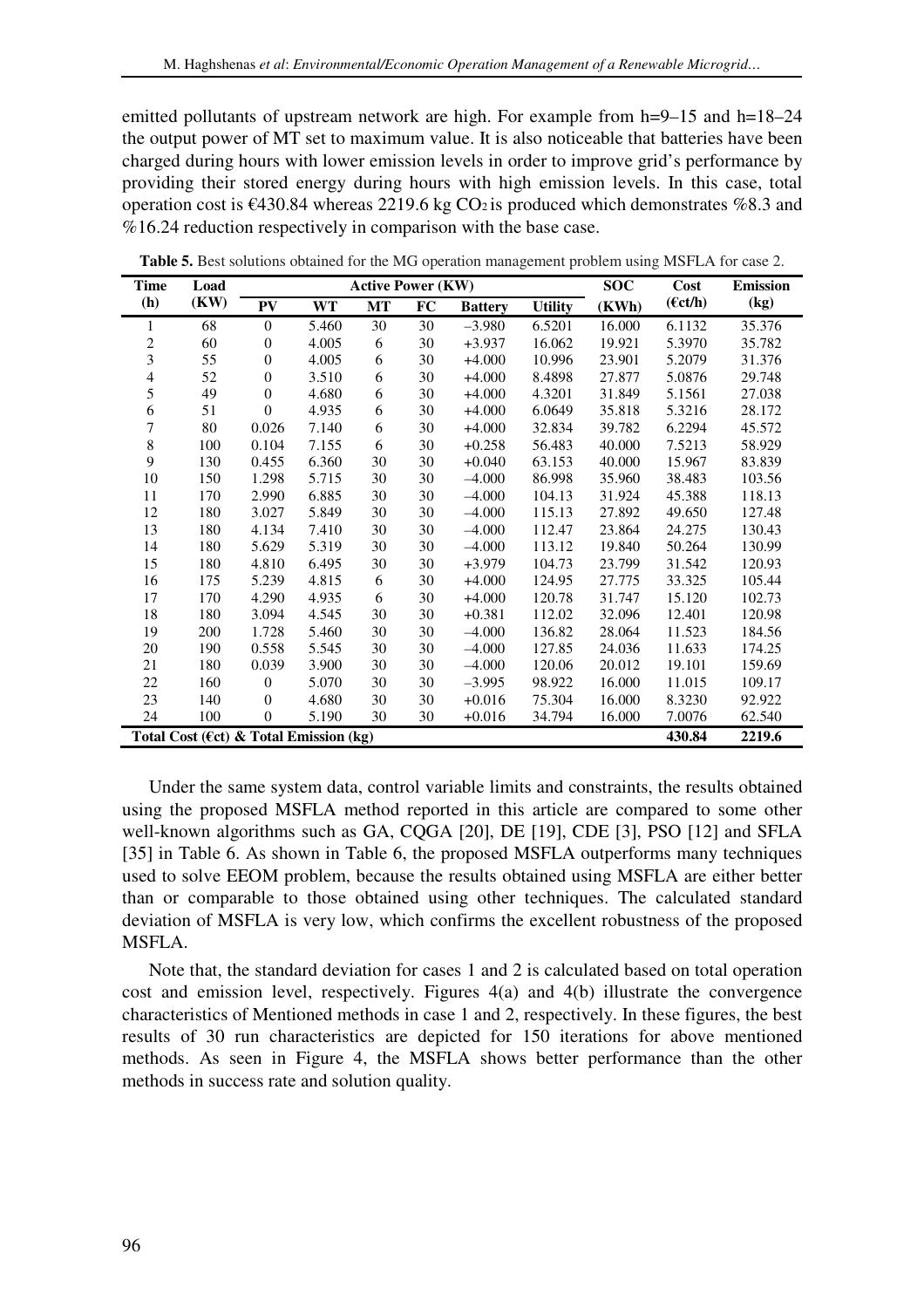

**Fig. 4.** Convergence characteristics of different methods for case 1 (a) and case 2 (b).

**Table 6.** Comparison of the numerical results obtained using the different methods for cases 1 and 2.

| Case<br>No. | <b>Method</b>      | <b>Best cost</b><br>$(\epsilon)$ | <b>Best emission</b><br>level $(Kg)$ | Worst cost<br>$(\boldsymbol{\epsilon})$ | <b>Worst emission</b><br>level $(Kg)$ | <b>Standard</b><br>deviation |
|-------------|--------------------|----------------------------------|--------------------------------------|-----------------------------------------|---------------------------------------|------------------------------|
| Case 1      | <b>GA</b>          | 411.13                           | 2419.11                              | 433.83                                  | 2447.19                               | 6.30987                      |
|             | DE [19]            | 412.07                           | 2397.49                              | 439.08                                  | 2425.08                               | 7.60698                      |
|             | $CQGA$ [20]        | 409.74                           | 2407.22                              | 429.52                                  | 2473.00                               | 3.32089                      |
|             | <b>DE-PSO</b> [34] | 410.77                           | 2385.41                              | 422.19                                  | 2391.09                               | 3.14374                      |
|             | <b>CDE</b> [3]     | 413.36                           | 2370.65                              | 437.43                                  | 2411.24                               | 6.80944                      |
|             | <b>SFLA</b> [35]   | 410.19                           | 2412.30                              | 426.84                                  | 2493.14                               | 3.17905                      |
|             | <b>PSO</b> [12]    | 418.37                           | 2371.63                              | 419.82                                  | 2389.30                               | 0.00821                      |
|             | <b>MSFLA</b>       | 405.14                           | 2324.80                              | 405.16                                  | 2325.90                               | 0.00029                      |
| Case 2      | <b>GA</b>          | 448.32                           | 2252.42                              | 453.66                                  | 2379.12                               | 36.2829                      |
|             | DE [19]            | 445.38                           | 2257.02                              | 450.63                                  | 2405.87                               | 42.7765                      |
|             | <b>COGA</b> [20]   | 446.11                           | 2244.80                              | 458.19                                  | 2357.66                               | 32.2693                      |
|             | <b>DE-PSO</b> [34] | 440.19                           | 2249.34                              | 443.55                                  | 2331.73                               | 20.8147                      |
|             | CDE [3]            | 442.07                           | 2264.63                              | 456.47                                  | 2363.69                               | 27.9386                      |
|             | <b>SFLA</b> [35]   | 447.11                           | 2247.27                              | 462.91                                  | 2340.72                               | 25.2638                      |
|             | <b>PSO</b> [12]    | 439.52                           | 2292.09                              | 450.28                                  | 2303.04                               | 3.11074                      |
|             | <b>MSFLA</b>       | 430.84                           | 2219.60                              | 430.91                                  | 2221.01                               | 0.21695                      |

**Note:** GA = genetic algorithm; CQGA= chaotic quantum genetic algorithm; PSO = particle swarm optimization;  $DE =$  differential evolution;  $CDE =$  Chaotic differential evolution;  $SFLA =$  shuffled frog leaping algorithm; MSFLA = modified shuffled frog leaping algorithm.

#### 6.3. Environmental/Economic Operation Management of MG (Case3)

In the previous cases, MG operation has been optimized in two extreme conditions, i.e., achieving the minimum operation cost or minimum environmental impact. In this case the EEOM problem is handled as a multiobjective optimization problem where both cost and emission are optimized simultaneously. Among most common multiobjective optimization approaches, a frequently used method is to combine all objectives to form a single function. In this method every objective according to its relative importance is weighted using a coefficient. The coefficients could be fixed at the beginning of optimization process or altered continuously in a range to reach the entire Pareto optimal set of solutions. It should be noted that in the former approach the preferences of the decision maker or relative importance of different goals must be specified in advance and in latter one in order to generate for instance 50 non-dominated solutions, it is required to apply the algorithm 50 times separately [34].

However in a dynamic situation with lack of preference information, the desired strategy has to be selected from a pool of provided efficient solutions which have been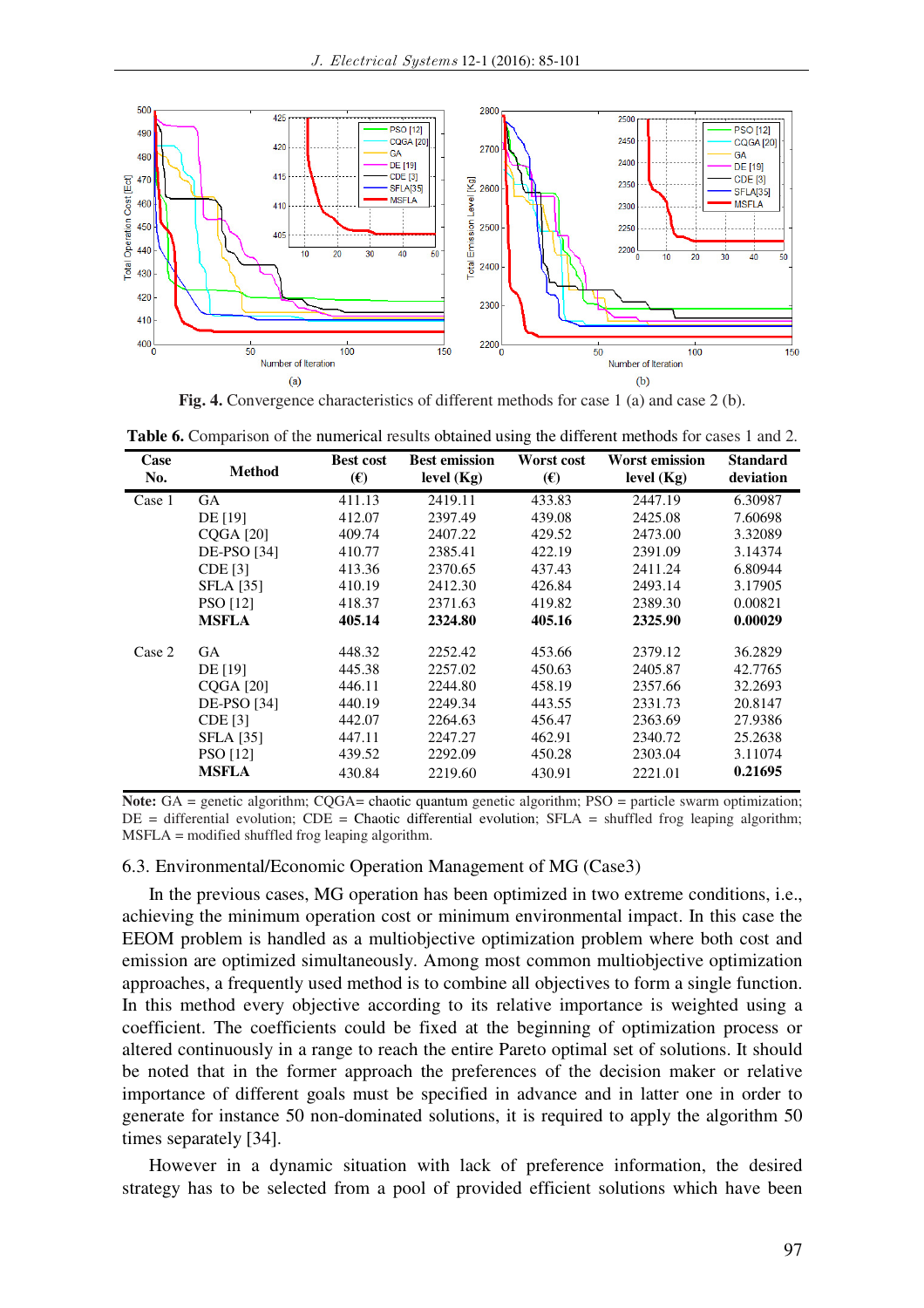obtained through an effective mechanism. So to facilitate the process of decision making, MGCC should be provided with the true Pareto front in order to increase the reliability of the decisions that have to be made [36]. Applying the proposed MSFLA on the EEOM problem in order to minimize operation cost and emission simultaneously, 87 nondominated solutions that well cover the entire Pareto front of the problem have been obtained in a single run.

The minimum operation cost, the minimum emission level, and number of optimal solution obtained by using different methods for case 3 are listed in Table 7. Also, optimal Pareto fronts obtained from MSFLA is depicted in Fig. 5 and Compared to other methods. In the optimal Pareto front obtained from MSFLA, the point marked "a"  $(\text{\textsterling}406.83)$  is the best choice if the only goal is to minimize operation costs and point marked "b" (2220.39kg) is best to minimize emissions, regardless of operation costs.

From Fig. 5, it can be seen that the MSFLA shows better performance than the other methods in success rate and solution quality. Also, the proposed MSFLA preserves the diversity of non-dominated solutions over the trade-off surface so that the MGCC can choose a suitable strategy based on desired preferences.



**Fig.5.** Optimal Pareto front obtained using different methods for case 3.

| <b>Table 7.</b> Comparison of the numerical results obtained using the different methods for case 3. |  |  |  |  |  |  |
|------------------------------------------------------------------------------------------------------|--|--|--|--|--|--|
|                                                                                                      |  |  |  |  |  |  |

| Method                | Number of non-<br>dominated solutions | Minimum cost<br>$(\pmb{\epsilon})$ | <b>Minimum</b> emission<br>level $(Kg)$ |
|-----------------------|---------------------------------------|------------------------------------|-----------------------------------------|
| <b>GA</b>             | 22                                    | 410.38                             | 2258.14                                 |
| DE [19]               | 18                                    | 417.82                             | 2246.13                                 |
| $CQGA$ [20]           | 20                                    | 409.06                             | 2263.92                                 |
| <b>DE-PSO</b> [34]    | 38                                    | 408.67                             | 2237.55                                 |
| <b>CDE</b> [3]        | 31                                    | 421.23                             | 2254.77                                 |
| <b>SFLA</b> [35]      | 36                                    | 114.78                             | 2233.89                                 |
| <b>PSO</b> [12]       | 30                                    | 413.91                             | 2238.46                                 |
| <b>Proposed MSFLA</b> | 87                                    | 406.83                             | 2220.39                                 |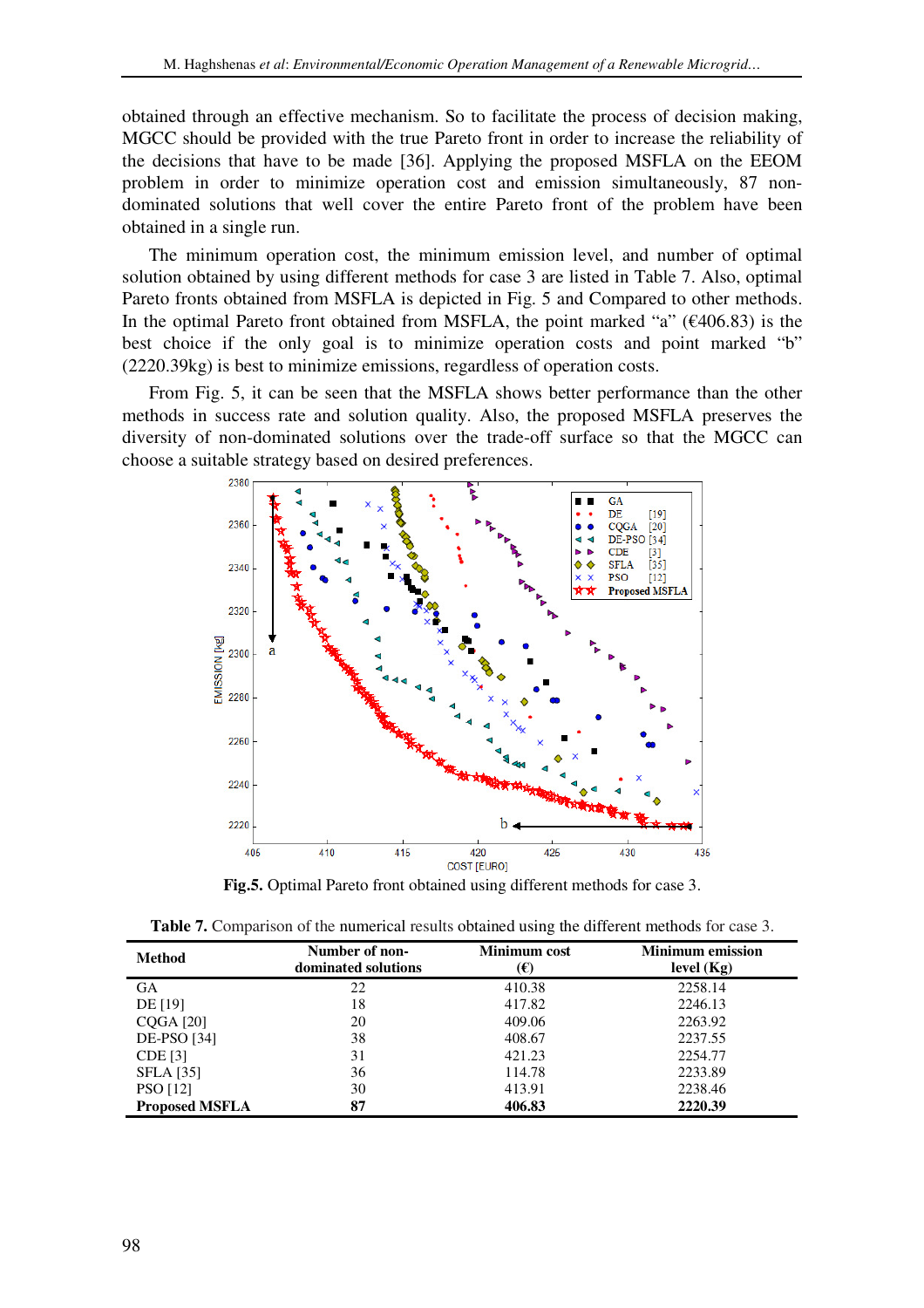### **7. Conclusion**

In this paper proposed a new method based on multiobjective modified shuffled frog leaping algorithm to solve the MG environmental/economic operation management problem properly. In this regard, The proposed MSFLA includes a new way of frog distribution into memeplexes and a new frog leaping rule to improve the local exploration and performance of the SFLA. The EEOM problem has been formulated in multiobjective optimization framework with competing total operation cost and total emission goals in a highly constrained environment. The proposed method has been tested and investigated in a typical grid-connected MG consisting of FC, WT, PV, MT and Battery energy storage devices. The simulation results show the efficiency of the proposed method to solve both environmental and economical operation management problems under Separate operational scenarios of the MG. Moreover, the results obtained using the MSFLA are either better than or comparable to those obtained using well-known methods reported in the literature. Also, the proposed method is efficient for solving the single objective and multiobjective optimization problem of MG and providing multiple Pareto optimal solutions in a single run, that well cover the entire Pareto front and preserves the diversity of non-dominated solutions over the trade-off surface. In addition it can be seen that aggregating multiple individual DGs and storage devices under the control of a central management unit, provides more opportunity and flexibility in utilizing available resources according to desired preferences. Furthermore it has been shown that an intelligent schedule to charge and discharge storage devices can lead to considerable reduction in cost and environmental impacts.

#### **References**

- [1] IEEE Standard 1547.4-2011, "IEEE Guide for Design, Operation, and Integration of Distributed Resource Island Systems with Electric power systems", 2011.
- [2] N. D. Hatziargyriou, A. G. Anastasiadis, J. Vasiljevska, A. G. Tsikalakis, "Quantification of Economic, Environmental and Operational Benefits of Microgrids" IEEE Bucharest Power Tec. Conference, Bucharest, Romania, 2009.
- [3] M. Hemmati, N. Amjady, M. Ehsan, "System Modeling and Optimization for Islanded Micro-Grid Using Multi- Cross Learning-Based Chaotic differential evolution algorithm", International Journal of Electrical Power & Energy Systems, Vol. 56, pp. 349-360, 2014.
- [4] A. G. Tsikalakis, N. D. Hatziargyriou, "Centralized Control for Optimizing Microgrids Operation", IEEE Transactions on Energy Conversion, Vol. 23, No. 1, pp. 241-248, 2008.
- [5] S. Chakraborty, M. D.Weiss, and M. G. Simoes, "Distributed Intelligent Energy Management System for a Single-Phase High-Frequency AC Microgrid", IEEE Transactions on Industrial Electronics, Vol. 54, No. 1, pp. 97–109, 2007.
- [6] C. Chen, S. Duan, T. Cai, B. Liu, and G. Hu, "Smart Energy Management System for Optimal Microgrid Economic Operation", IET Renewable Power Generation, Vol. 5, No. 3, pp. 258–267, 2011.
- [7] A. A. Moghaddam, A. Seifi, T. Niknam, and M. R. A. Pahlavani, "Multi-objective Operation Management of a Renewable MG (Micro-grid) with Back-up Micro-turbine/Fuel Cell/Battery Hybrid Power Source", international journal of Energy, Vol. 36, No. 11, pp. 6490–6507, 2011.
- [8] H. Wu, X. Liu, and M. Ding, "Dynamic Economic Dispatch of a Microgrid: Mathematical Models and Solution Algorithm", International Journal of Electrical Power and Energy Systems, Vol. 63, No. 1, PP. 336–346, 2014.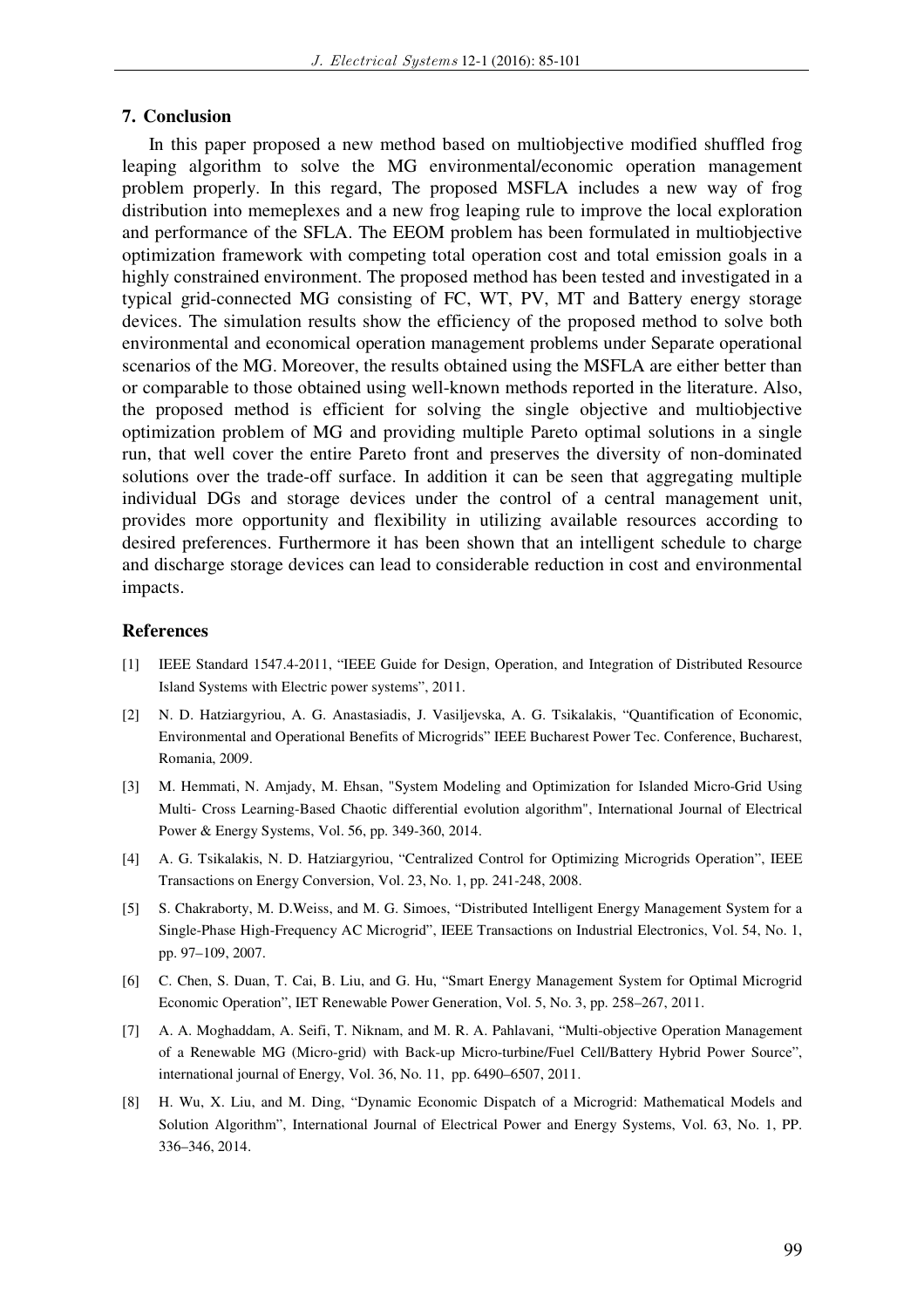- [9] B. Tomoiaga, M. D. Chindric, A. Sumper, and M. Marzband, "The Optimization of Microgrids Operation Through a Heuristic Energy Management Algorithm", Advanced Engineering Forum, Vol. 8–9, pp. 185– 194, 2013.
- [10] S. Chakraborty, M. D. Weiss and M. G. Simoes, "Distributed Intelligent Energy Management System for a Single- Phase High Frequency AC Microgrid," IEEE Transactions on Industrial Electronics, Vol. 54, No. 1, pp. 97-109, 2007.
- [11] A. Dukpa, I. Dugga, B. Venkatesh and L. Chang, "Optimal Participation and Risk Mitigation of Wind Generators in an Electricity Market," IET Renewable Power Generation, Vol. 4, No. 2, pp. 165-175, 2010.
- [12] J. Radosavljev, M. Jevti, D. Klimenta, "Energy and operation management of a microgrid using particle swarm optimization", Engineering Optimization, Vol. 47, No. 6, pp. 1-20, 2015.
- [13] H. Morais, P. Kádár, P. Faria, Z. A. Vale and H. M. Khodr, "Optimal Scheduling of a Renewable Microgrid in an Isolated Load Area Using Mixed-Integer Linear Programming", Renewable Energy, Vol. 35, No. 1, pp. 151-156, 2010.
- [14] O. Hafez and K. Bhattacharya, "Optimal Planning and Design of a Renewable Energy Based Supply System for Microgrids", Renewable Energy, Vol. 45, No. 1, pp. 7-15, 2012.
- [15] S. Mizani, A. Yazdani, "Optimal design and operation of a grid-connected Microgrid", IEEE Electrical Power & Energy Conference (EPEC), pp. 1–6, Montreal, 2009.
- [16] W. Cheng-Shan, Y. Bo, X. Jun, G. Li, "Multi-scenario, multiobjective optimization of grid-parallel Microgrid", 4th International Conference on Electric Utility Deregulation and Restructuring and Power Technologies (DRPT), pp. 1638–1646, July 2011.
- [17] F. A. Mohamed, and H. N. Koivo, "System Modeling and Online Optimal Management of Microgrid using Mesh Adaptive Direct Search", International Journal of Electrical Power and Energy Systems, Vol. 32, No. 5, pp. 398–407, 2010.
- [18] F. A. Mohamed, H. N. Koivo, "Multiobjective optimization using Mesh Adaptive Direct Search for power dispatch problem of Microgrid" International Journal of Electrical Power & Energy Systems, Vol. 42, No. 1, pp.728–735, 2012.
- [19] H. Vahedi, R. Noroozian, S. H. Hosseini, "Optimal management of Microgrid using differential evolution approach", 7th International Conference on European Energy Market (EEM), pp. 1–6, Madrid, June 2010.
- [20] G. Liao, "Solve environmental economic dispatch of Smart Microgrid containing distributed generation system using chaotic quantum genetic algorithm", International Journal of Electrical Power & Energy Systems, Vol. 43, No. 1, pp.779–787, 2012.
- [21] Y. Zhang, N. Gatsis, and G. B. Giannakis, "Robust Energy Management for Microgrids with High-Penetration Renewables", IEEE Transactions on Sustainable Energy, Vol. 4, No. 4, pp. 944–953, 2013.
- [22] F. A. Mohamed, H. N. Koivo, "Online Management of Microgrid with Battery Storage Using Multiobjective Optimization", international conference on power engineering, energy and electrical drives, pp. 231-236, 2007.
- [23] R. Chedid, S. Rahman, "Unit Sizing And Control of Hybrid Wind-Solar Power Systems", IEEE Transactions On Energy Conversion, Vol. 12, No. 1, pp. 2977-2988, March 1997.
- [24] M. Pipattanasomporn, "A Study of Remote Area Internet Access with Embedded Power Generation", PhD dissertation, Virginia Polytechnic Institute and State University, Virginia, Dec. 2004.
- [25] N. D. Hatziargyriou, A. G. Anastasiadis, A. G. Tsikalakis, and J. Vasiljevska, "Quantification of Economic, Environmental and Operational Benefits due to Significant Penetration of Microgrids in a Typical LV and MV Greek Network", European Transaction on Electrical Power, Vol. 21, No. 2, pp. 1217–1237, 2011.
- [26] R. Chedid, H. Akiki, and S. Rahman, "A Decision Support Technique For The Design Of Hybrid Solar-Wind Power Systems", IEEE Transaction on Energy Conversion, Vol. 13, No. 1, pp.76-83, 1998.